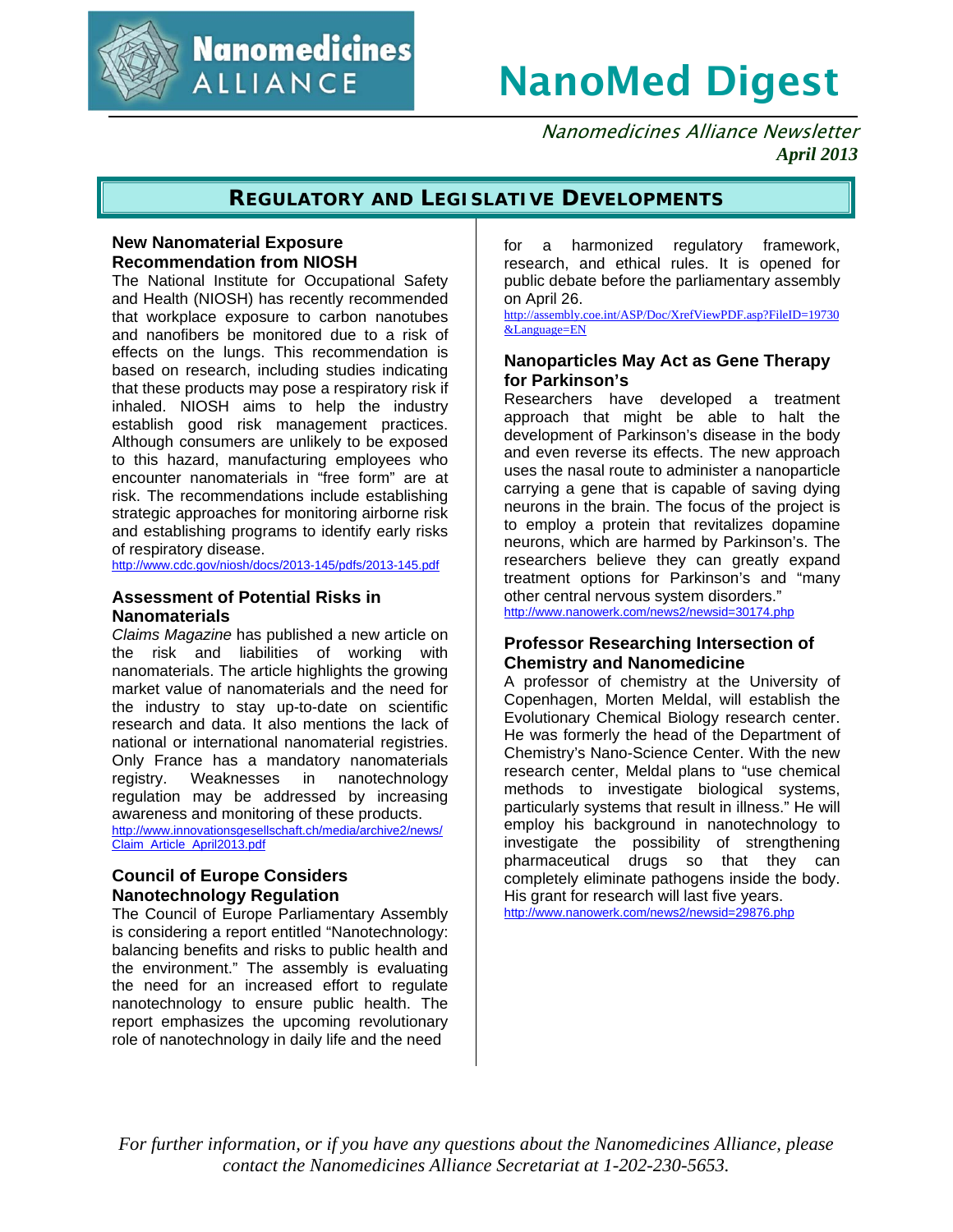# **REVIEWS AND OTHER PUBLICATIONS OF INTEREST**

#### **Nanomedicine and the complement**

**paradigm.** Nanomedicine: Nanotechnology, Biology and Medicine, May 2013, Vol. 9, Issue 4, pp. 458-460. S. Moein Moghimi, Z. Shadi Farhangrazi.

http://www.nanomedjournal.com/article/S1549- 9634(13)00077- 4/abstract?elsca1=etoc&elsca2=email&elsca3=1549- 9634 201305 9 4&elsca4=internal family medicine

## **Advanced nanobiomaterials for tissue engineering and regenerative medicine.** Future Medicine, May 2013, Vol. 8, no. 4, pp. 501-503. Chee Kai Chua, Lay Poh Tan, Jia An.

http://www.futuremedicine.com/doi/full/10.2217/nnm.13.52

# **Elastin-based silver-binding proteins with**

**antibacterial capabilities.** Future Medicine, April 2013, Vol. 8, No. 4, pp. 567-575. Truong Thi Hong Anh, Ma Xing, Duc Huynh Tien Le, Ayae Sugawara-Narutaki, and Eileen Fong. http://www.futuremedicine.com/doi/full/10.2217/nnm.13.47

**Advanced biofabrication strategies for skin regeneration and repair.** Future Medicine, April 2013, Vol. 8, No. 4, pp. 603-621. Rúben F Pereira, Cristina C Barrias, Pedro L Granja, and Paulo J Bartolo.

http://www.futuremedicine.com/doi/full/10.2217/nnm.13.50

## **Nanocomposites for bone tissue**

**regeneration.** Future Medicine, April 2013, Vol. 8, No. 4, pp. 639-653. Nanda Gopal Sahoo, Yong Zheng Pan, Lin Li, and Chao Bin He. http://www.futuremedicine.com/doi/full/10.2217/nnm.13.44

**Bioresponsive hydrogel scaffolding systems for 3D constructions in tissue engineering and regenerative medicine.** Future Medicine, April 2013, Vol. 8, No. 4, pp. 655-668. Ting Ting Lau and Dong-An Wang. http://www.futuremedicine.com/doi/full/10.2217/nnm.13.32

## **Nanocarriers as Promising Drug Vehicles for the Management of Tuberculosis.**

BioNanoScience, April 2013, Anil K. Sharma, Raman Kumar, Bhawna Nishal, Oisik Das. http://link.springer.com/article/10.1007/s12668-013-0084-7#

#### **Silver Nanoparticles Nanocarriers, Synthesis and Toxic Effect on Cervical Cancer Cell**

**Lines.** BioNanoScience, April 2013, Rocio Casañas Pimentel, Eduardo San Martín Martínez, Alberto Monroy García, Consuelo Gómez-García, Quetzaliztli G. Alvarado Palacios.

http://link.springer.com/article/10.1007/s12668-013-0085-6#

## **Water-Soluble Upconversion Nanoparticles**

**by Micellar Route.** BioNanoScience, April 2013. Sounderya Nagarajan, Victor Roullier, Marian Amela Cortes, Muthu Kumara Gnanasamandham, Aurélien Dif, Fabien Grasset, Yong Zhang, Valerie Marchi. http://link.springer.com/article/10.1007/s12668-013-0087-4

#### **Atomic force microscopy-coupled microcoils for cellular-scale nuclear magnetic resonance spectroscopy.** Applied Physics Letters, April 2013, Vol. 102, Issue 14. Charilaos Mousoulis, Teimour Maleki, Babak Ziaie, Corey

P Neu.

http://apl.aip.org/resource/1/applab/v102/i14/p143702\_s1?is Authorized=no

## **Multicompartment Mesoporous Silica Nanoparticles with Branched Shapes: An Epitaxial Growth Mechanism.** Science, April 2013, Vol. 340 no. 6130 pp. 337-341. Teeraporn Suteewong, Hiroaki Sai, Robert Hovden, David Muller, Michelle S. Bradbury, Sol M. Gruner, Ulrich Wiesner.

http://www.sciencemag.org/content/340/6130/337

## **Externally controlled on-demand release of anti-HIV drug using magneto-electric nanoparticles as carriers.** Nature

Communications, April 2013, Vol. 4, Article no. 1707. Madhavan Nair, Rakesh Guduru, Ping Liang, Jeongmin Hong, Vidya Sagar, Sakhrat Khizroev.

http://www.nature.com/ncomms/journal/v4/n4/full/ncomms27 17.html

## **Diamond-Lipid Hybrids Enhance Chemotherapeutic Tolerance and Mediate Tumor Regression.** Advanced Materials, April 2013. Laura Moore, Edward Kai-Hua Chow, Eiji

Osawa, J. Michael Bishop, Dean Ho. http://onlinelibrary.wiley.com/doi/10.1002/adma.201300343/a bstract?systemMessage=Wiley+Online+Library+will+be+disr upted+on+11+May+from+10%3A00- 12%3A00+BST+%2805%3A00- 07%3A00+EDT%29+for+essential+maintenance

## **Enzyme-Based Listericidal Nanocomposites.**

Scientific Reports, April 2013, Vol. 3, Article no. 1584. Kusum Solanki, Navdeep Grover, Patrick Downs, Elena E. Paskaleva, Krunal K. Mehta, Lillian Lee, Linda S. Schadler, Ravi S. Kane, Jonathan S. Dordick.

http://www.nature.com/srep/2013/130402/srep01584/full/sre p01584.html

*For further information, or if you have any questions about the Nanomedicines Alliance, please contact the Nanomedicines Alliance Secretariat at 1-202-230-5653.*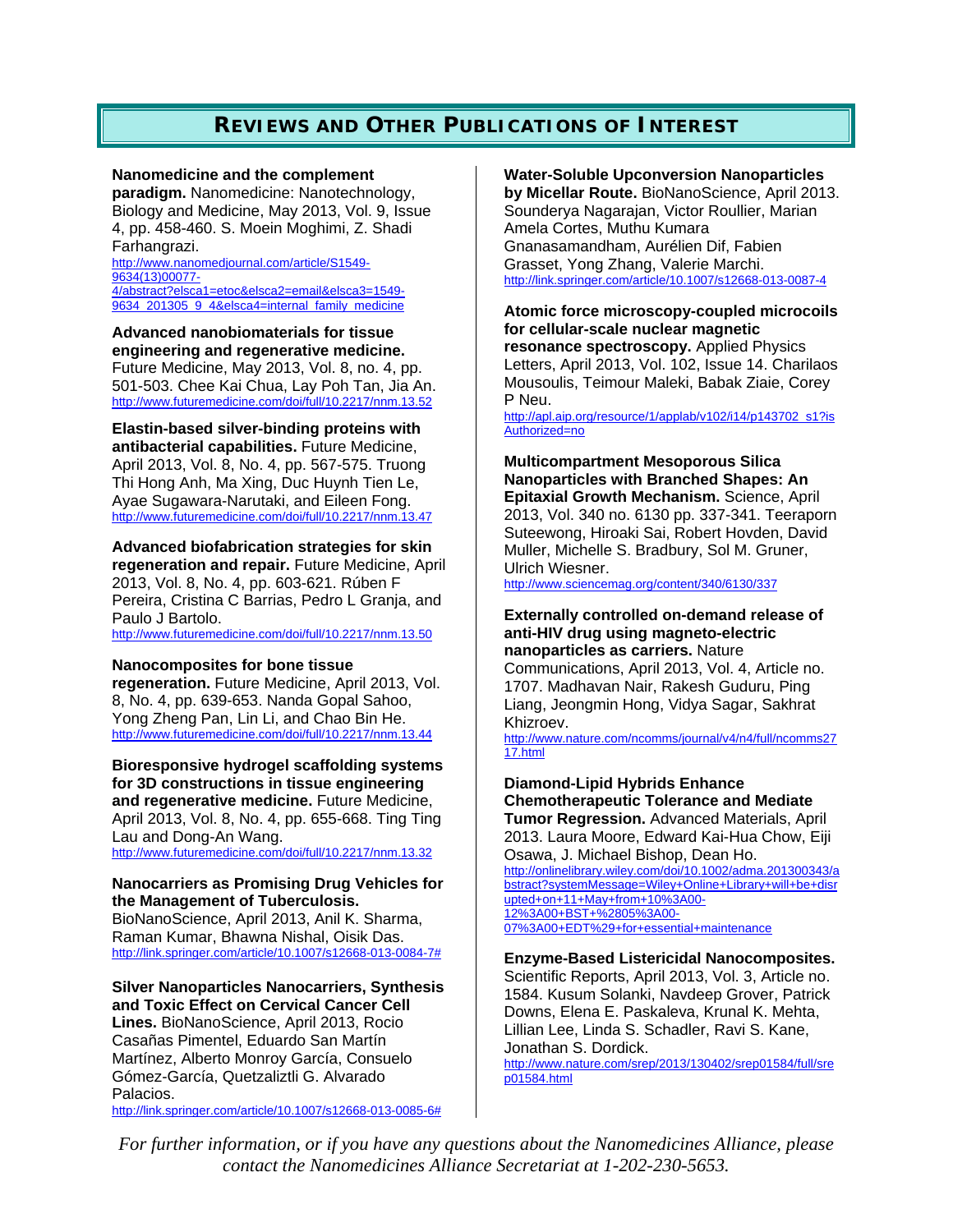## **CONFERENCES AND WORKSHOPS**

## **Nano 2013, April 22, 2013, Troy, NY**

**Nanotoxicity** Commercialization for nanotechnology http://alumni.rpi.edu/s/1225/2col.aspx?sid=1225&gid=1&pgid =1213

## **Nano4Life 2013, May 15, 2013, London, UK**

Adopting nanotechnologies to advance healthcare Regenerative medicine Pharmaceutical industry Medical devices & diagnostics https://connect.innovateuk.org/web/nano4life-2013

## **Symposium: Nanotechnology Platformbased Biomarker Assays at 2013 AAPS, National Biotechnology Conference, May 21, 2013, San Diego, CA**

Nanotechnology in Cancer **Biomarkers** http://www.nxtbook.com/nxtbooks/aaps/nbc2013\_preprogra

m/#/0

#### **The Accelerating Development of Difficult-to-Deliver Drugs, June 4-6, 2013, Philadelphia, PA**

Nanomaterial for Drug Delivery Drug Reformulation Imaging Advanced Characterization Delivery Technology http://www.worldpharmacongress.com/Formulation-Drug-Delivery/

## **EuroNanoForum 2013, June 18-20, 2013, Dublin, Ireland**

Bionanotechnology **Nanomedicines** Nanosafety http://www.euronanoforum2013.eu/

## **Nanoparticles and Nanotechnology in Medicine 2013, June 19-21, 2013, Milan, Italy**

**Toxicity** Curing Alzheimer's disease Regenerative medicine European legislation http://npmed13.eu/

# **Sydney International Nanomedicine**

**Conference, July 1-3, 2013, Sydney, Australia** Target Delivery Sensing **Diagnostics** Regenerative Medicine

Imaging Translational Medicine **NanoSafety** http://www.oznanomed.org/

#### **Cancer Nanotechnology, July 14-19, 2013, West Dover, VT** Materials synthesis Characterization **Biocompatibility** http://www.grc.org/programs.aspx?year=2013&program=can cnano

# **Nanocon 2013, October 16-18, 2013, Brno,**

**Czech Republic**  Bionanotechnology Antibacterial materials Molecular analysis Anti-tumor therapy Targeted drug transport Tissue engineering Nano-implants http://www.nanocon.eu/en/

## **6th International Symposium on Nanotechnology, Occupational and Environmental Health, October 28-31, 2013, Nagoya, Japan**

Nanomaterial processing and characterization Health effects and toxicity ADME Environmental toxicity Risk assessment and management http://square.umin.ac.jp/nanoeh6/index.html

#### **Carbon-Based Nano-Materials and Devices, November 3-8, 2013, Hualien, Taiwan**

Synthesis of carbon-based nanomaterials Characterization and processing of carbonbased nanomaterials Devices and Applications of carbon-based nanomaterials

Multiscale modeling and computation http://www.engconfintl.org/13ap.html

*For further information, or if you have any questions about the Nanomedicines Alliance, please contact the Nanomedicines Alliance Secretariat at 1-202-230-5653.*